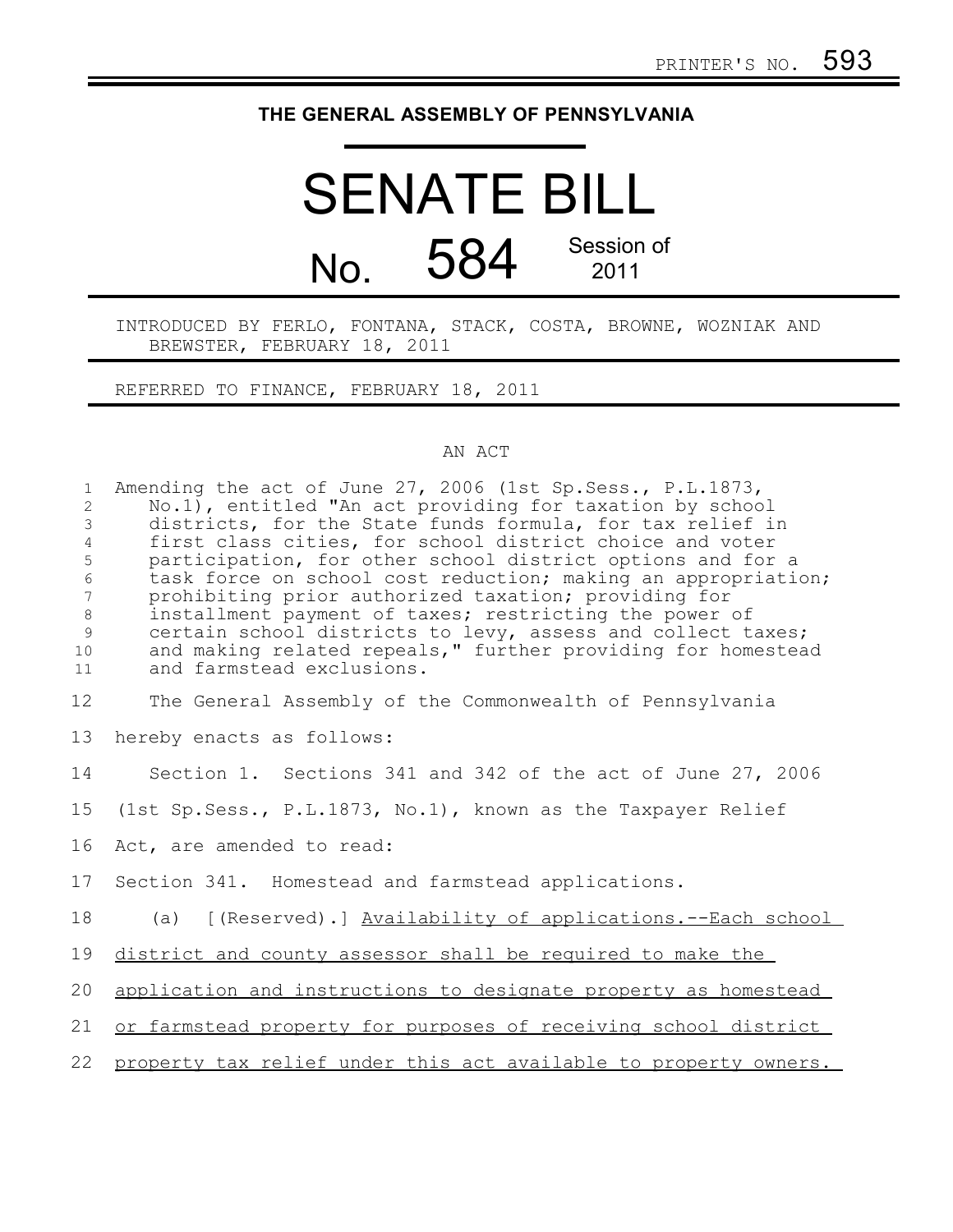The applications shall be made available at the administrative offices of the school district, the county assessor's office and, if one is maintained, the school district's or county assessor's Internet website. Notwithstanding any other provision of law to the contrary, applications shall be available to property owners at all times. (b) Annual notification.-- (1) No later than 60 days prior to the application deadline in subsection (c), a board of school directors shall notify by first class mail the owner of each parcel of residential property within the district of [the existence of the school district's homestead and farmstead exclusion program, the need to file an application in accordance with 53 Pa.C.S. § 8584(a) (relating to administration and procedure) in order to qualify for the program and the application deadline] all of the following: (i) The owner may qualify for State funds to reduce school district property taxes on the owner's primary residence. (ii) Funds used to reduce residential property taxes are generated through taxes imposed on legalized gaming in this Commonwealth's casinos and, if applicable, earned income or personal income taxes levied by the school district. (iii) The owner must apply for the property tax reduction by March 1 and have such application approved in order to receive the property tax reduction. (iv) That an application can be obtained from the school district's or the county assessor's office. (iv) The name, mailing address and Internet website 1 2 3 4 5 6 7 8 9 10 11 12 13 14 15 16 17 18 19 20 21 22 23 24 25 26 27 28 29 30

20110SB0584PN0593 - 2 -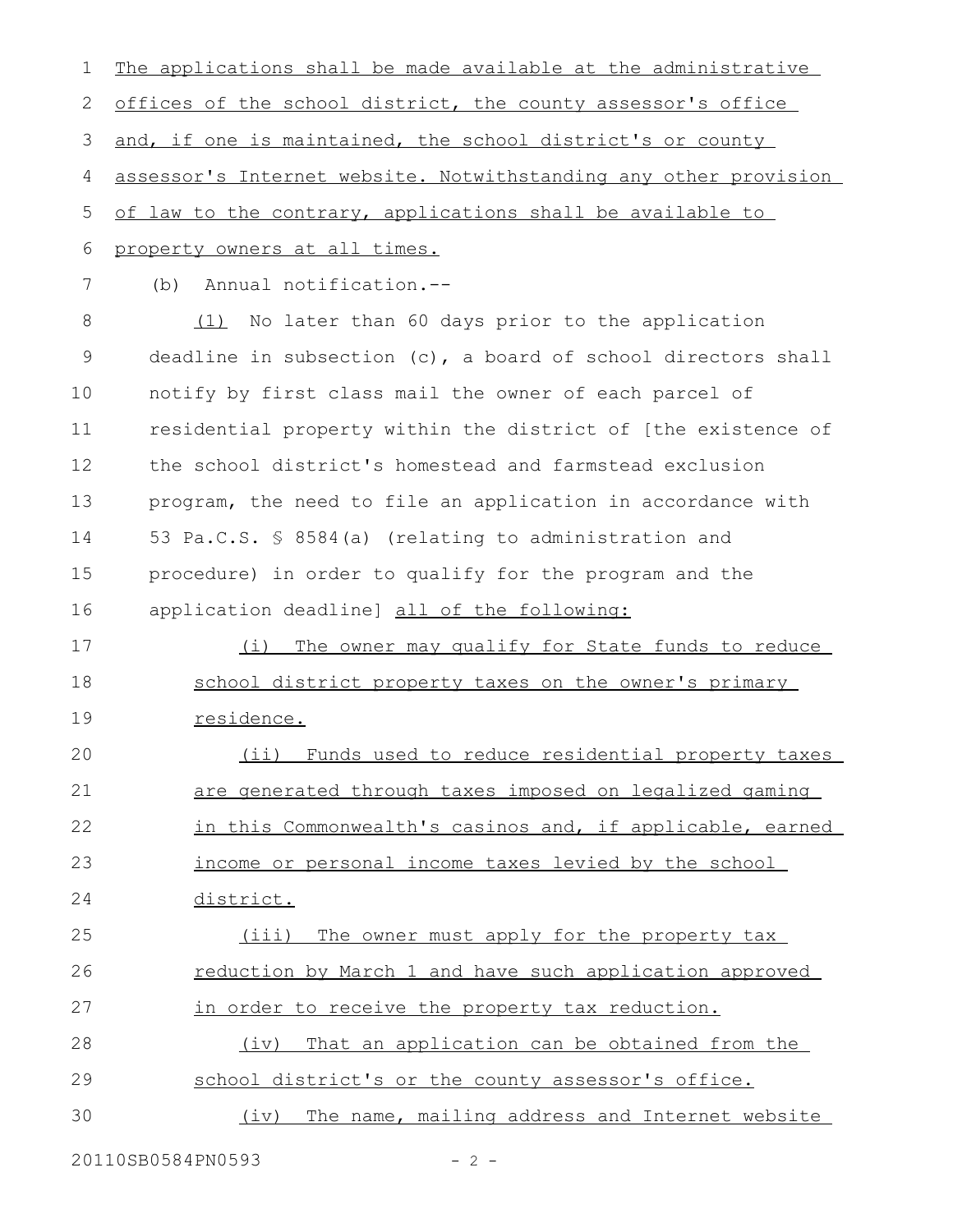| 1             | of the entity with which the application shall be filed.         |
|---------------|------------------------------------------------------------------|
| 2             | Failure of an owner to apply for property tax<br>$(\nabla)$      |
| 3             | reduction funds will result in the owner being ineligible        |
| 4             | to receive property tax reduction funds for the upcoming         |
| 5             | year.                                                            |
| 6             | A school district may limit the annual notification to owners    |
| 7             | of residential property:                                         |
| 8             | $[(1)]$ $(i)$ who are not currently approved; or                 |
| $\mathcal{G}$ | $[2]$ $(iii)$ whose approval is due to expire.                   |
| 10            | Beginning on January 1, 2012, the Department of<br>(2)           |
| 11            | Community and Economic Development, each school district and     |
| 12            | each county assessor shall publicize the existence of the        |
| 13            | property tax relief program created pursuant to this act on      |
| 14            | its Internet website, if it maintains such a website. The        |
| 15            | website, at a minimum, shall provide the information required    |
| 16            | under paragraph (1).                                             |
| 17            | (c) Application deadline.--In accordance with 53 Pa.C.S. \$      |
| 18            | $8584(b)$ , the deadline for filing an application with the      |
| 19            | assessor shall be March 1.                                       |
|               | 20 (d) Action on application.--Real property for which an        |
| 21            | application has been filed by the application deadline shall be  |
| 22            | deemed to be a homestead or farmstead property which is eligible |
| 23            | for a homestead or farmstead exclusion unless the assessor       |
| 24            | denies the application. Denials of application by the assessor   |

and the right to appeal that decision shall be in accordance with 53 Pa.C.S. § 8584(d) and (e). 25 26

(e) Application review and submission.--Except as set forth in 53 Pa.C.S. § 8584(j), an assessor shall not require the owner of a previously approved property to resubmit an application more than one time every [three] five years. 27 28 29 30

20110SB0584PN0593 - 3 -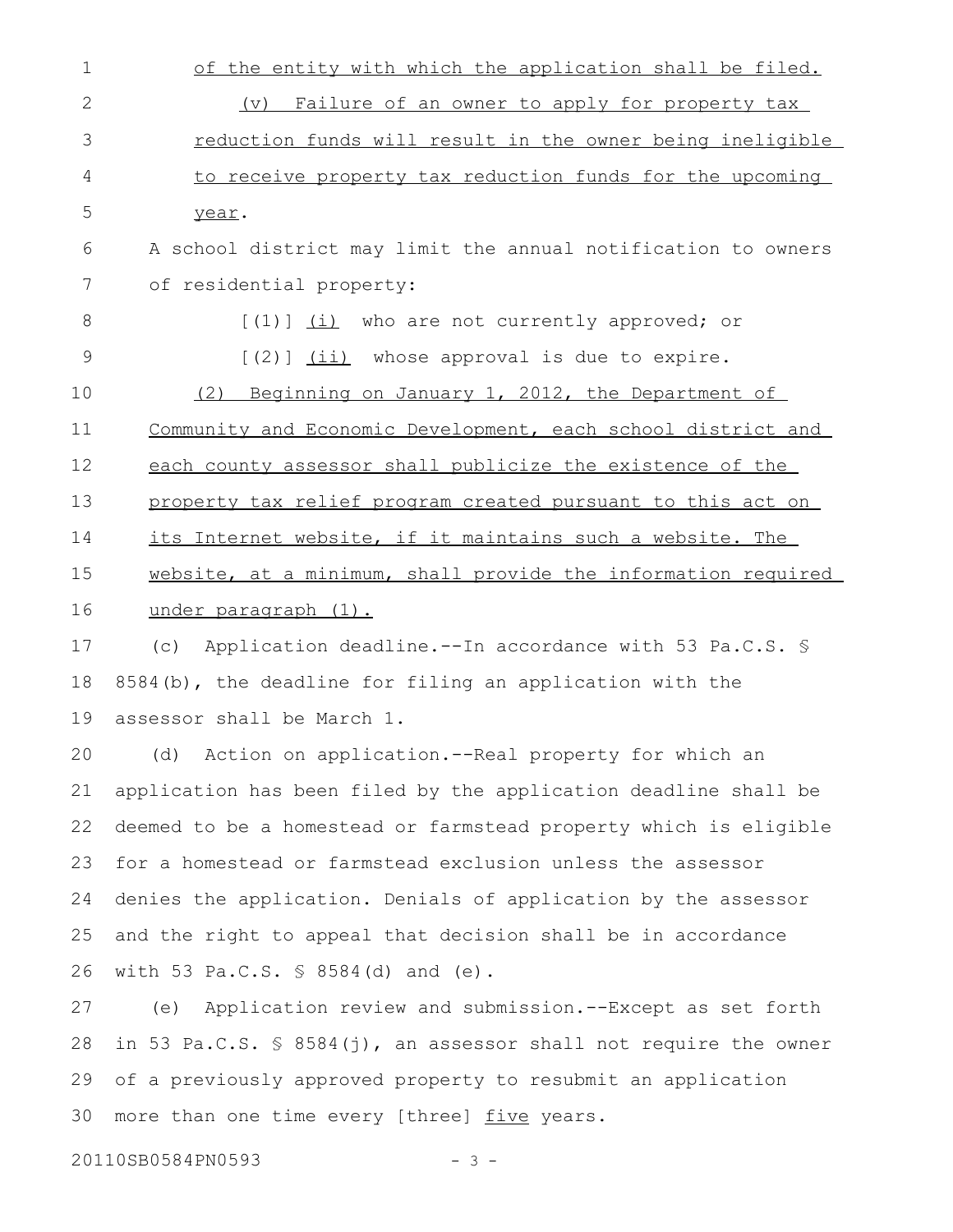(f) Applicability.--The provisions of 53 Pa.C.S. § 8584(f),  $(q)$ , (h) and (j) shall apply to any application filed under this section. 1 2 3

(g) Duties of assessors.-- 4

(1) The assessor shall mail to the owner of property for which an application has been submitted and approved or denied under this section notice of such fact no later than 30 days after receipt of the application. 5 6 7 8

(2) (i) The assessor shall notify, in writing, the owner of any homestead or farmstead property designated as such under any other statute of the need, if any, to resubmit an application to maintain the property's eligibility as a homestead or farmstead property. 9 10 11 12 13

(ii) Nothing in this paragraph shall be construed to prohibit a county assessor from designating property previously determined to be homestead property under any other statute as homestead or farmstead property for purposes of this section. 14 15 16 17 18

(3) The assessor shall provide each school district and the Department of Community and Economic Development with a certified report, as provided in 53 Pa.C.S. § 8584(i), no later than May 1. 19 20 21 22

(4) The assessor shall publicize the existence of the school district property tax reduction program created pursuant to this act on its Internet website in accordance with subsection (b)(2). 23 24 25 26

(5) In addition to the requirements of this section, the assessor shall make applications available to property owners at the office of the assessor on its Internet website. 27 28 29

(6) No later than November 1 of each year, the assessor 30

20110SB0584PN0593 - 4 -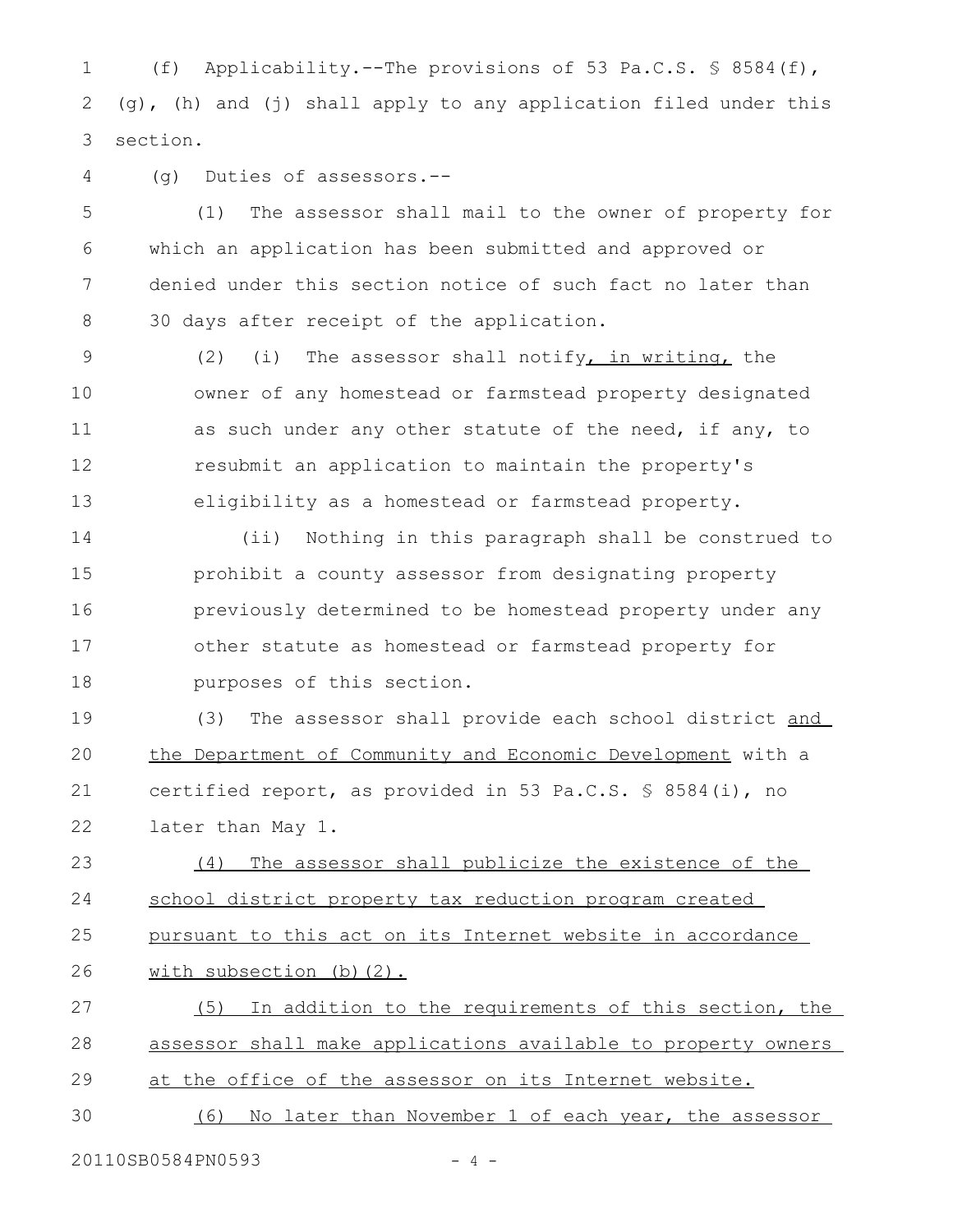shall submit an official copy of its application to the Department of Community and Economic Development, which shall post the application on its Internet website. (h) Uniform application and instructions.--[The application] (1) The Department of Community and Economic Development shall develop the application and instructions to be used by county assessors to designate property as homestead or farmstead property for purposes of receiving school district property tax relief. The application and instructions shall [be uniform and shall include instructions for completing the application. The Department of Community and Economic 1 2 3 4 5 6 7 8 9 10 11

Development shall develop a uniform application and instructions to be used by county assessors and shall publish the uniform application and instructions no later than 15 days after the effective date of this section. Nothing in this subsection shall be construed to require the department to develop and publish the uniform allocation and instructions if the department did so during calendar year 2004.]: 12 13 14 15 16 17 18 19

(i) be uniform in each county throughout this Commonwealth; (ii) clearly state that the application must be submitted by the property owner in order for the property owner to be eligible for a school district property tax reduction; (iii) inform the property owner that funds used to reduce residential property taxes under this act are generated through taxes imposed on legalized gaming in 20 21 22 23 24 25 26 27 28

this Commonwealth's casinos and, if applicable, earned 29

income or personal income taxes levied by the school 30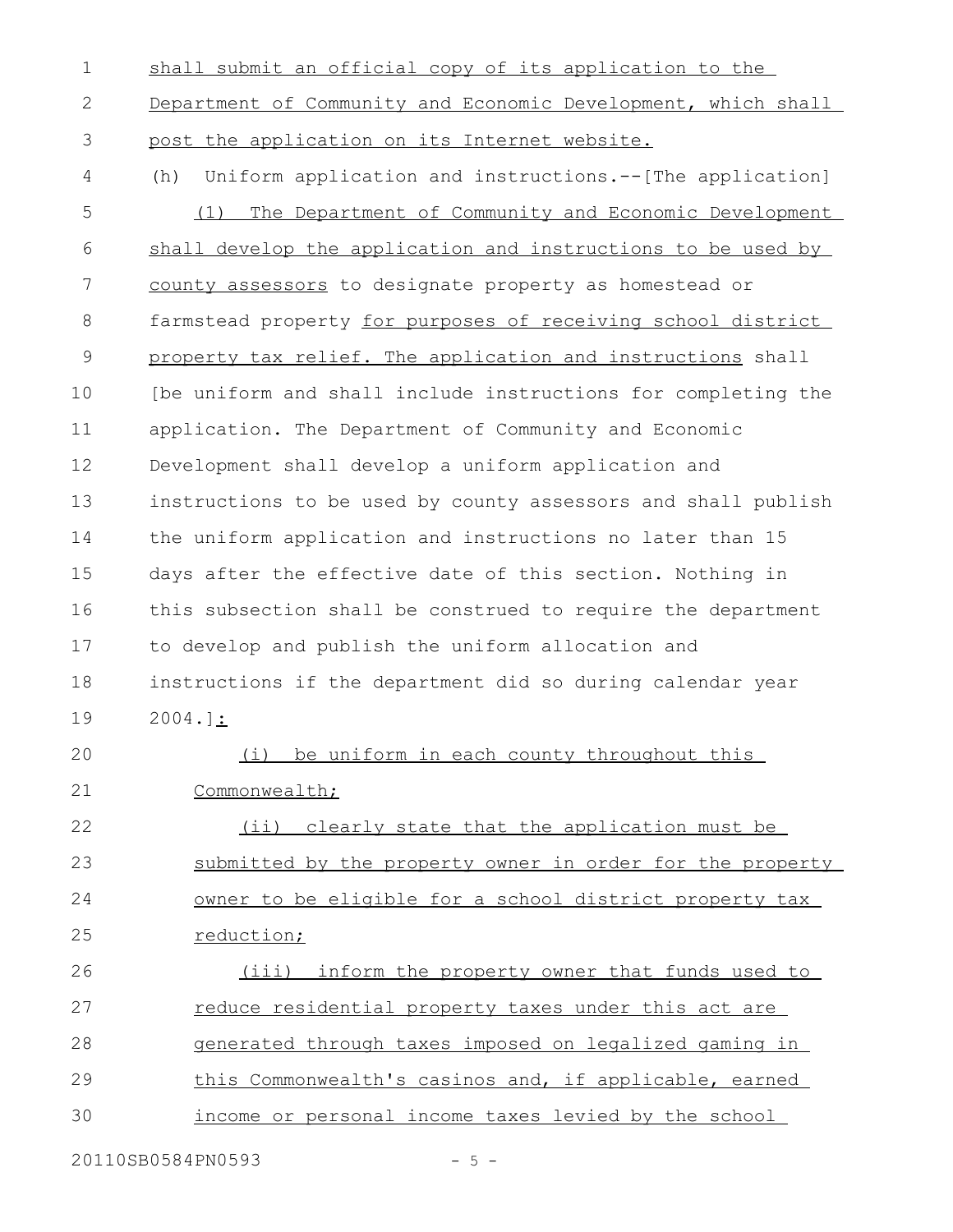1 district;

| $\mathbf{2}$ | (iv)<br>advise the property owner that he must apply                |
|--------------|---------------------------------------------------------------------|
| 3            | for the property tax reduction by March 1 of each year              |
| 4            | and have such application approved in order to receive              |
| 5            | the property tax reduction;                                         |
| 6            | inform the property owner of the name, mailing<br>$(\triangledown)$ |
| 7            | address and Internet website of the entity with which the           |
| 8            | application shall be filed; and                                     |
| 9            | inform the property owner that failure of an<br>(vi)                |
| 10           | owner to apply for property tax reduction funds will                |
| 11           | result in the owner being ineligible to receive property            |
| 12           | tax reduction funds for the upcoming year.                          |
| 13           | (2)<br>The Department of Community and Economic Development         |
| 14           | shall publish the uniform application and instructions              |
| 15           | required under paragraph (1) in the Pennsylvania Bulletin and       |
| 16           | on its Internet website no later than 30 days after the             |
| 17           | effective date of this paragraph.                                   |
| 18           | Prohibitions.--A county shall not require an application<br>(i)     |
| 19           | fee for the filing or review of an application submitted under      |
| 20           | this section or under 53 Pa.C.S. § 8584(a).                         |
| 21           | (j) Applications previously filed.--An application filed            |
| 22           | between September 3, 2004, and the effective date of this           |
| 23           | section shall be used to qualify an applicant for the program.      |
| 24           | Section 342. Homestead and farmstead exclusion process.             |
| 25           | Each fiscal year in which a school district imposes a tax           |
| 26           | authorized under section 321 or receives a property tax             |
| 27           | reduction allocation from gaming tax revenues pursuant to           |
| 28           | Chapter 5, the district shall calculate a homestead and             |
| 29           | farmstead exclusion for the purpose of reducing school district     |
| 30           | property taxes. The school district shall adopt a resolution        |
|              | 20110SB0584PN0593<br>$-6-$                                          |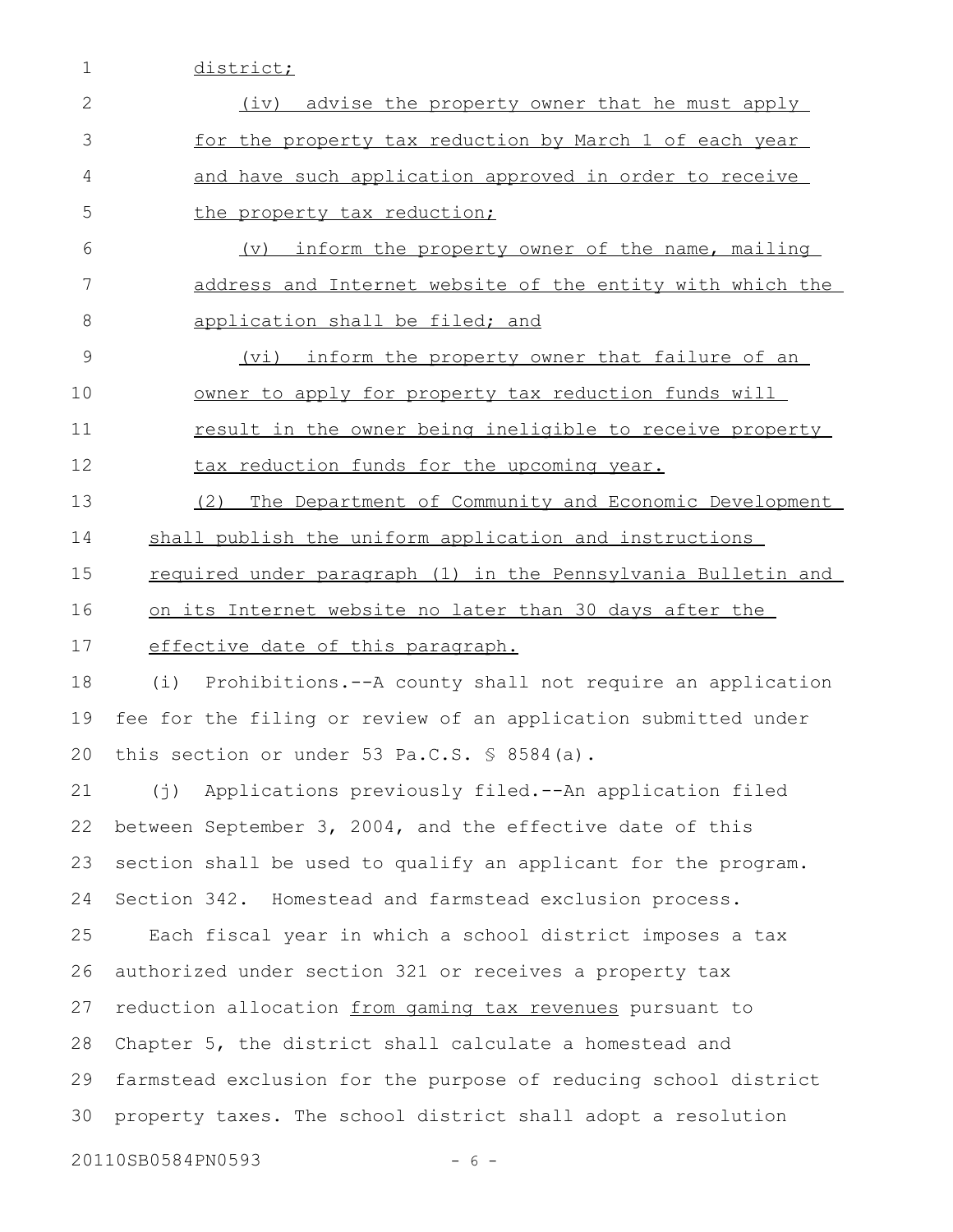implementing the homestead and farmstead exclusion no later than the last day of the fiscal year immediately preceding the fiscal year in which the homestead and farmstead exclusions shall take effect. 1 2 3 4

Section 2. The act is amended by adding a section to read: Section 342.1. Acknowledgment of receipt of funds from Property Tax Relief Fund. 5 6 7

Upon receipt of notice from the department of the amount of the school district's property tax allocation pursuant to section 505(a)(4), and prior to adoption of the resolution required under section 342 or a final budget for the upcoming fiscal year, the governing body of each school district shall adopt a separate resolution setting forth all of the following: (1) The amount of the school district's property tax 8 9 10 11 12 13 14

#### reduction allocation. 15

(2) The amount each qualified homestead and farmstead property owner will receive in school district property tax relief from State gaming revenue based on the amount of the 16 17 18

school district's allocation identified in paragraph (1). 19

(3) An estimate of the amount of additional property tax relief to be received by the property owner based on any 20 21

earned income tax or personal income tax levied by the school 22

district, if applicable. 23

Section 3. Section 343 of the act is amended to read: Section 343. School district tax notices. 24 25

(a) Tax notice.--A [school district that implements homestead and farmstead exclusions shall itemize the homestead and farmstead exclusion on tax bills sent to homestead and farmstead owners, indicating the original amount of tax liability, the amount of the exclusion and the net amount of tax 26 27 28 29 30

20110SB0584PN0593 - 7 -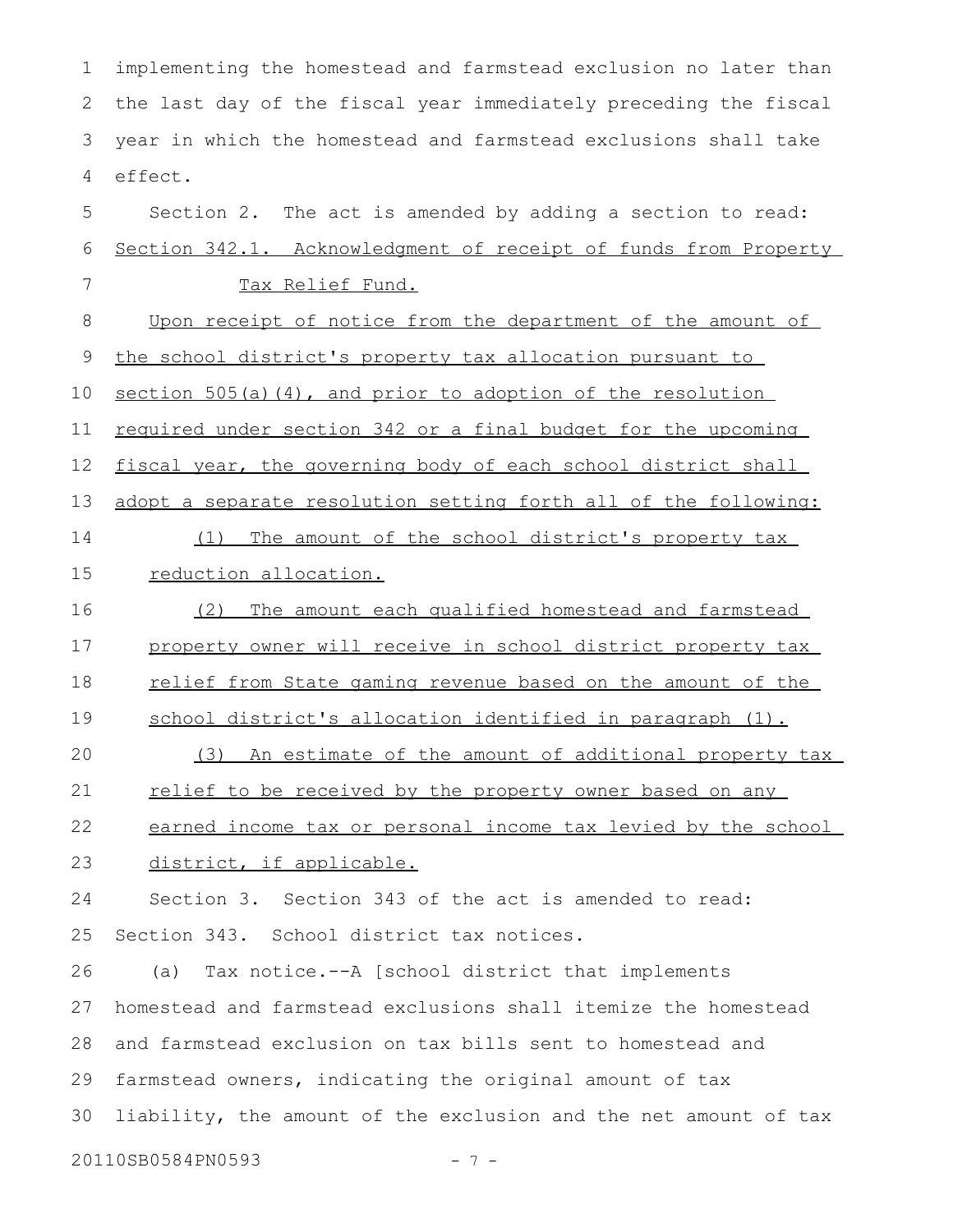due after the exclusion is applied. The tax bill shall be easily understandable and include a notice pursuant to subsection (b).] school district tax bill sent to a homestead or farmstead property owner shall include an itemized list of the following information: (1) The property owner's tax liability. (2) The property owner's assessment. (3) The amount that the property owner's assessment has been reduced as a result of a homestead and farmstead exclusion. (4) The amount of property tax relief received by the property owner for the fiscal year from proceeds from legalized gaming within this Commonwealth as certified under section 342.1(2). (5) The estimated amount of property tax relief received by the property owner for the fiscal year from revenues on any earned income tax or personal income tax levied by the school district, if applicable, as certified under section 342.1(3). (6) The dollar amount of any millage rate increase adopted by the governing body for the upcoming fiscal year. The tax bill shall be easily understandable and include a notice pursuant to subsection (b). (b) Notice of property tax relief.--[A school district that implements homestead and farmstead exclusions] Each school district shall include with the homestead or farmstead owner's tax bill a notice that the [tax bill includes a homestead or farmstead exclusion] individual has received property tax relief generated through taxes imposed on legalized gaming in this Commonwealth's casinos and, if applicable, earned income taxes 20110SB0584PN0593 - 8 - 1 2 3 4 5 6 7 8 9 10 11 12 13 14 15 16 17 18 19 20 21 22 23 24 25 26 27 28 29 30